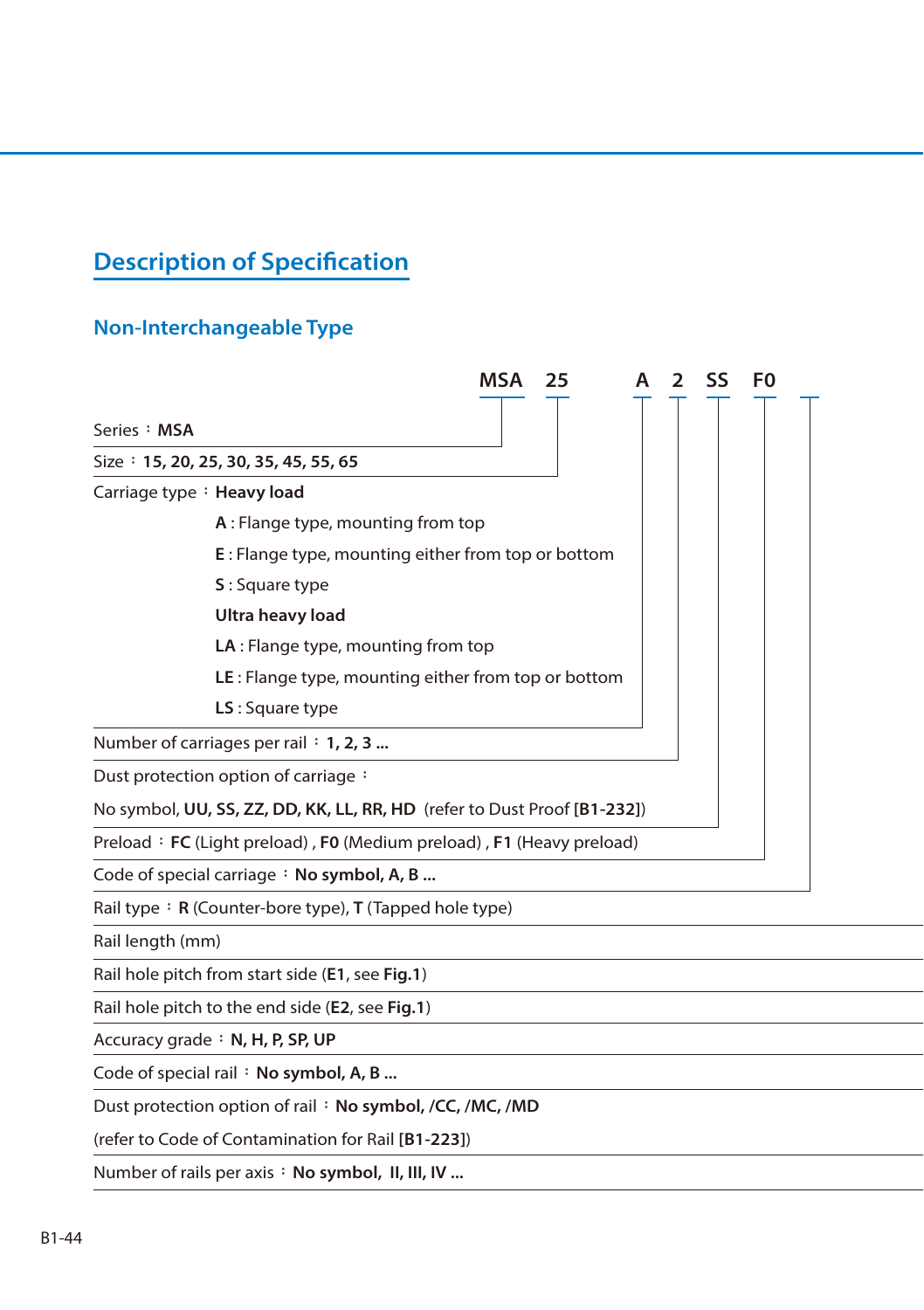**LINEAR GUIDEWAY** 

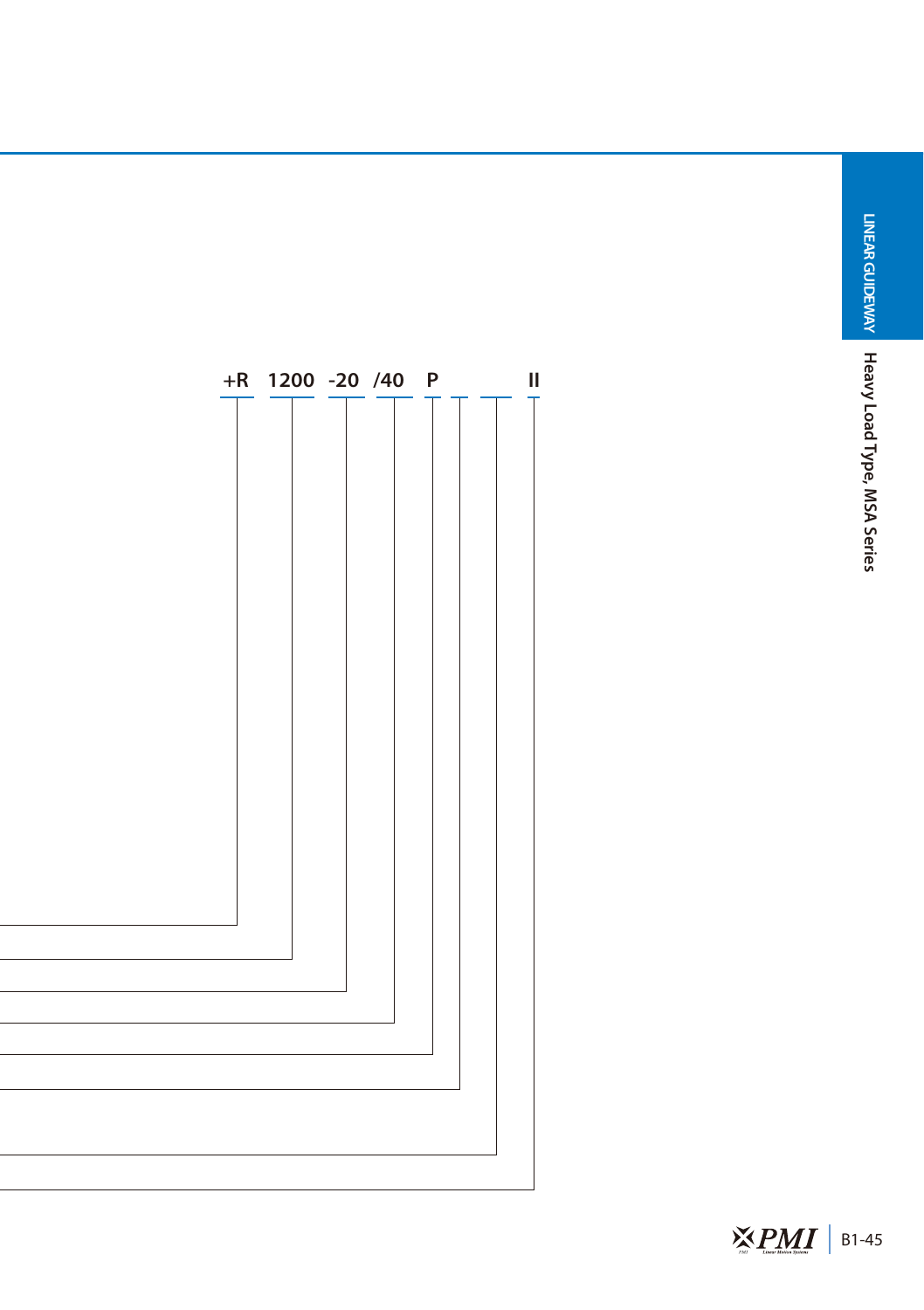